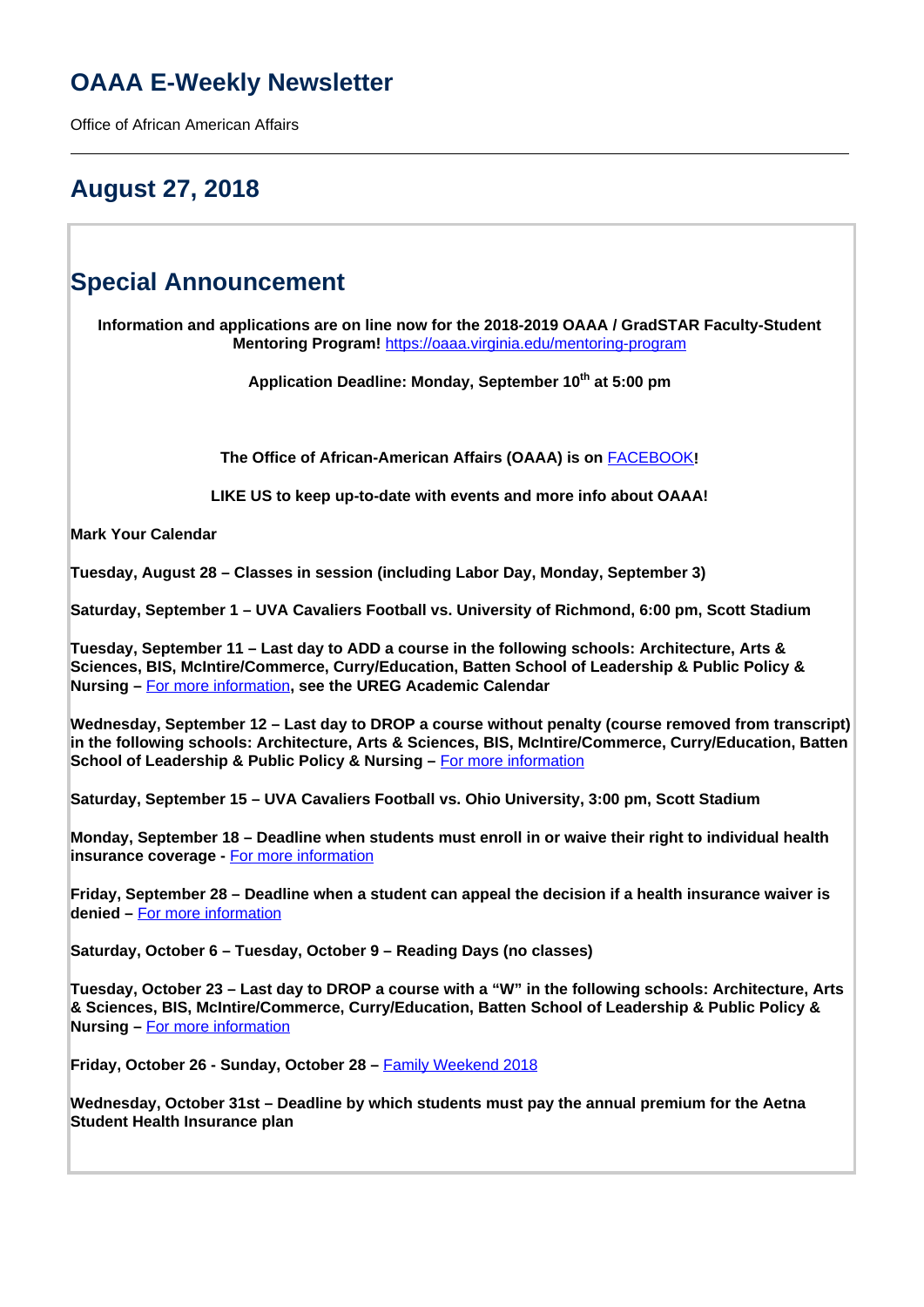# **OAAA Announcements & Services**

Black Friday

Every Friday (Starting Friday, August 31) - 1:30 pm - LPJ Cultural Center #2 Dawson's Row Come & join us for food & fellowship! We'll celebrate September birthdays with cake and punch!

"Raising-the-Bar 4.0" Study & Tutoring Sessions- Fall Semester Sundays through Thursdays (Starting September 9) - 5:00-8:00 pm - LPJ Black Cultural Center (study with Peer Advisors) Raising the Bar Coordinator: Martha Demissew (md6gg@virginia.edu) Details on academic subject support coming soon -- RTB 4.0 – It's Not Just for First Years' Anymore!

Black College Women (BCW) Book Club Meetings Every Second & Fourth Sunday of the Month (Starting Sunday, September 9) – 6:30 pm – TBA

Black President's Council (BPC) Meetings Every Second & Fourth Monday of the Month (Starting Monday, September 10) – 6:30 pm – Newcomb Hall Board Room 376

Black College Women (BCW) + In the Company of my Sister Every Wednesday of the Month (Starting Wednesday, September 12) - 12:00 pm - W.E.B Dubois, Conference Room. Contact: Dean Mason (drhoo@virginia.edu) for more Information

Black Male Initiative (BMI) Meetings Every Second & Fourth Wednesday of the Month (Starting Wednesday, September 12) – 6:30 pm – Newcomb Hall – Commonwealth Room

#### **Quote of the Week**

**"Real fearless and fierce women admit mistakes and work to correct them. We stand up and we use our voices for things other than self-promotion. We don't stand by and let racism and sexism and homophobia run rampant on our watch. Real fierce and fearless women celebrate and compliment other women and we recognize and embrace the notion that their shine in no way diminishes our light, and actually makes our light shine brighter." - Gabrielle Union (actress, activist, and author)**

#### **Student Spotlight**



William Pace is a third year student from North Chesterfield VA, in the College of Arts and Sciences, majoring in foreign affairs and minoring in Latin. He is an OAAA Peer Advisor for a second year, and the 2018-2019 co-chair of the OAAA PA selections committee. Will has participated in GradSTAR programs since coming to UVA. On Grounds, he is a a member of the International Relations Organization, Chi Alpha Christian Fellowship, and a student fundraiser for St. Jude's Children's Hospital. Will plans to gain summer experience with an NGO or government/political organization, and is preparing to attend graduate school for international relations or public policy.

You can nominate a student (not yourself) to be featured in the Spotlight. Send your nominations to:

Dean Patrice Grimes (mailto:pgrimes@virginia.edu) every Thursday by 12 noon.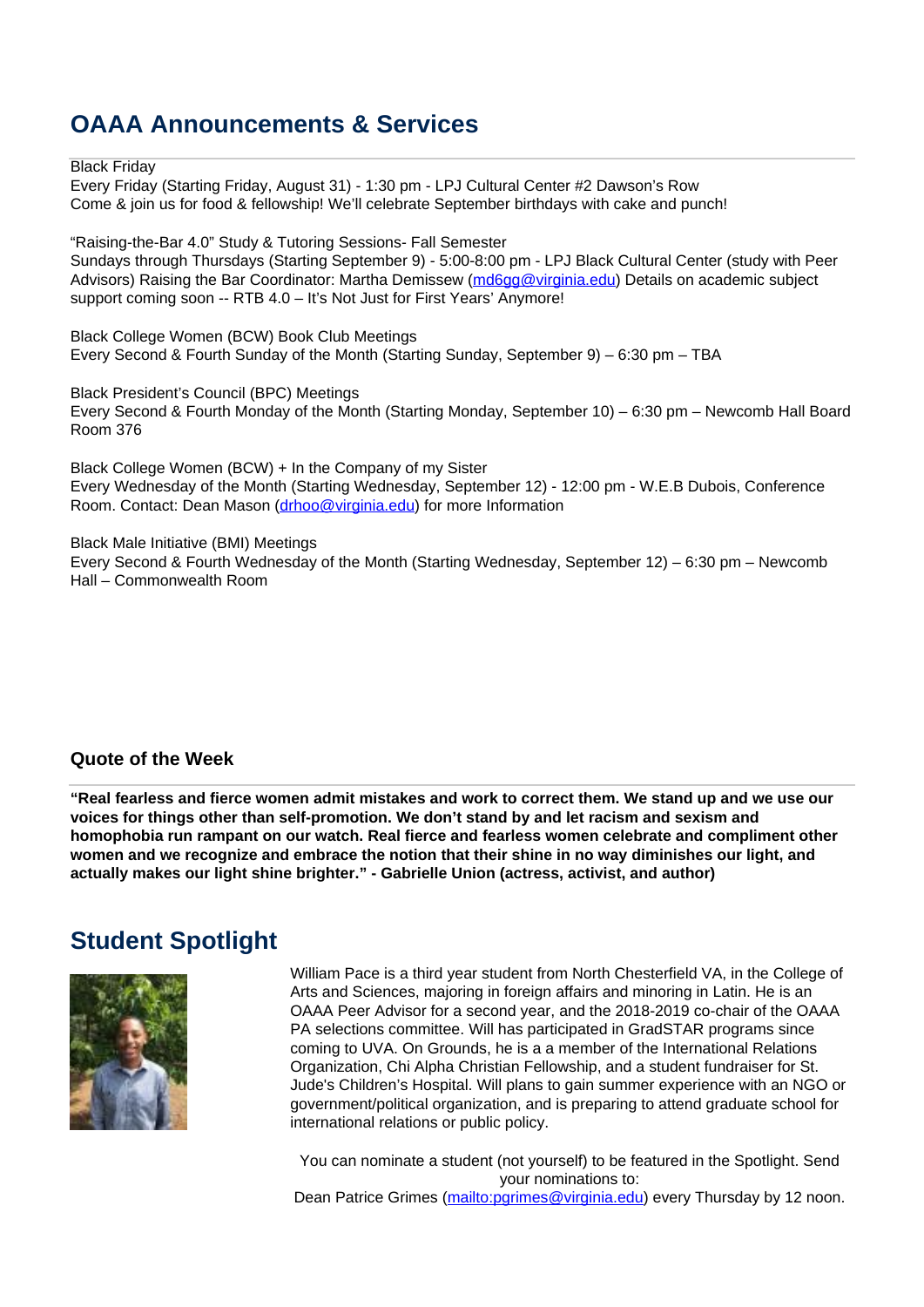### **Quote's Corner**



Gabrielle Union is an American actress, activist, and author. Born in Omaha, Nebraska, Union's family moved to Pleasanton, California, where she grew up and attended high school. There, Union was an all-star point guard and a year-round athlete participating in soccer, basketball, and track. She graduated from UCLA in 1996 with honors in sociology, and began her career appearing on television sitcoms. She then landed supporting roles in teenage comedic films, and is best known for her movies and work in television. In recent years, she has advocated for issues on women's health and safety, as she is a survivor of sexual assault. Union is also an Ambassador for the Susan G. Komen's Circle of Promise and Planned Parenthood's breast health initiative. In 2014, Union married American professional basketball player Dwayne Wade, becoming stepmother to his three children.

# **Upcoming Events**

Student Council's Fall Activities Fair Monday, August 27 – 11:00 am–3:00 pm

Amphitheater & South Lawn.

Visit the Student Council's website for more information: studco-cioconsultants@virginia.edu.

Fulbright for the Daring: Office of Citizen Scholar Development Fellowship Series Monday, August 27 – 4:00–5:00 pm

Rotunda Multipurpose Room (121)

Learn how to study abroad for a year to research or teach English. It's never too early to learn about these opportunities. For details, visit http:us.fulbrightonline.org or citizenscholars.virginia.edu

Meet the OAAA Deans and Staff Wednesday, August 29 @ 12:30 pm, Tuesday, September 4 @ 12:00 pm, & Monday, September 10 - 12:30 - OAAA Main Conference Room -- 4 Dawson's Row

Come to an informal open house at OAAA to meet the deans, staff, and find out what services are available this year. Refreshments!

Harambee I Sunday, September 2 - 2:00-4:00 pm - Ern Commons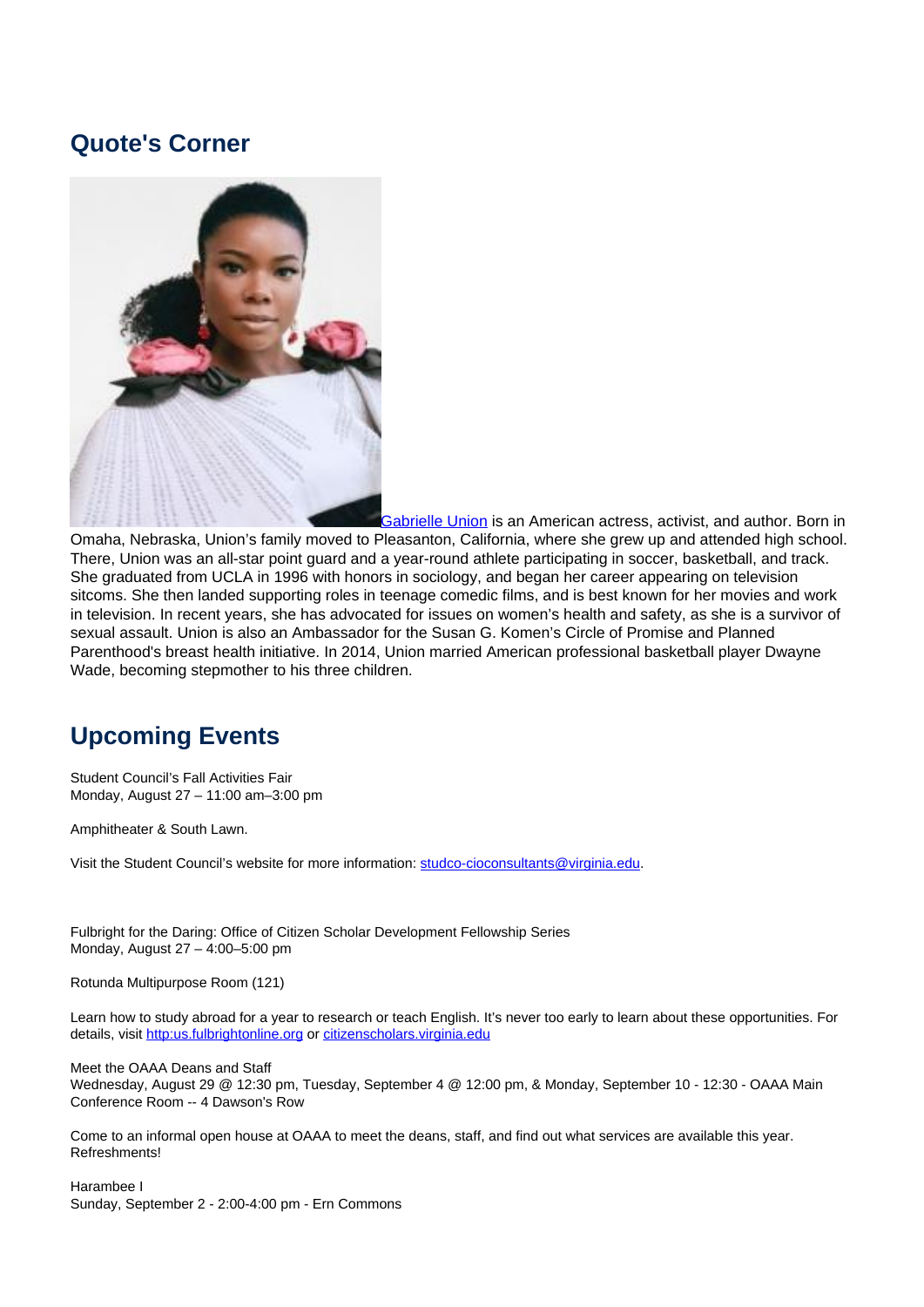Join first year students and Peer Advisors for this annual program. Meet OAAA Deans and make new friends! Refreshments.

Raising-the-Bar: Fall Kickoff -- 3-Night Series

Monday, September 3, Tuesday, September 4, & Wednesday, September 5 - 7:00-8:00 pm – Newcomb Hall – Commonwealth Room

Join Dean Grimes and the Peer Advisors for 3 different sessions:

- It's About Time (Management) Annual Ice Cream Social! Mondav
- It's About Your Career with UVA Career Services Personnel Tuesday
- It's About Your Resources with UVA Library Staff Wednesday

Monday night drawing for SWAG (stuff we all get) – other goodies! RTB: It's not just for first-years anymore!

Fall Study Abroad Fair Wednesday, September 5 - 11:00 am-3:00 pm - Newcomb Ballroom and Main Lounge

Learn about the many study abroad opportunities available to UVA students. Meet UVA program faculty directors, representatives from approved outside programs, and students who have had study abroad experiences. Be a part of the Tradition!

OAAA/GradSTAR Lunch Series: Tuesdays @ DuBois Tuesdays (Starting September 11) – 12:30-2:00 pm - W.E.B. DuBois Conference Rm #2 Dawson's Row

Join Dean Patrice Grimes for lunch and conversation. RSVP by Friday, Sept. 7th to Ms. Carter (924-7923 or ddc6r@virginia,edu) to reserve lunch.

In the Community

Charlottesville – Albemarle NAACP Monthly Membership Meeting Second Monday of each month - 7:00 pm - Jefferson School City Center, 233 4th Street NW, Charlottesville, VA 22901

Meet in the Mary Williams Center on the first floor adjacent to the Vinegar Hill Café. Free parking is available on site.

2018 Charlottesville Chamber of Commerce Business Diversity Luncheon Tuesday, September 18 - 11:00 am - 1:30 pm - Jefferson School African American Heritage Center, 2nd floor 233 4th Street NW, Charlottesville, VA

Keynote Speaker: Michel Zajur, President/CEO & Founder, Virginia Hispanic Chamber of Commerce. For more information, contact Andrea D. Copeland-Whitsett. To register for the luncheon, visit.

NAACP Annual Freedom Fund Banquet

Friday, September 29 - 7:00 pm - Charlottesville Doubletree Hotel, 990 Hilton Heights Road, Charlottesville, Virginia 22901

This annual fundraiser event of the local chapter of the National Association for the Advancement of Colored People (NAACP) will feature live musical entertainment, a keynote speaker, a silent auction and dinner. Recipients of the Virginia Banks Carrington Award and local scholarship winners will also be featured.

2018 Women's Health Awareness Celebration Saturday, September 29 - 8:30am -- 12:00pm - Mt. Zion First African Baptist Church - 105 Lankford Avenue

Come and bring your friends for women's health topics, health screenings, and information. Plenty of Parking. Email midlife@virginia.edu. Thanks to all the sponsors & community donors including the Oakwood Foundation, Stuart E. Houston, Farkas Family Foundation, UVA Friends of Midlife, Sentara MJH, Lion's Club Hearing and Vision, Free Clinic, TJ Health Department, and .Z95. Refreshments. Exciting door prizes, goodie bags. For more information: email midlife@virginia.edu or 434-243-4734

Our Evolving Food System: from Slavery to Sovereignty Wednesday, October 17 & Thursday, October 18 – Downtown Charlottesville

The University of Virginia Sustainable Food Strategy Task Force (SFSTF) announces a Bicentennial Symposium event. All events are free and open to the public. RSVP on the website for more information at www.ourevolvingfoodsystem.weebly.com. Contact SFSTF student intern, Alexandra Cook at mailto:abc3hc@virginia.edu, with questions. The symposium is supported by UVA with funding provided by the Alumni Board of Trustees, UVA Committee on Sustainability, Office for Sustainability, Aramark Dining Services, President's Commission on Slavery and the University, School of Architecture, Virginia Humanities,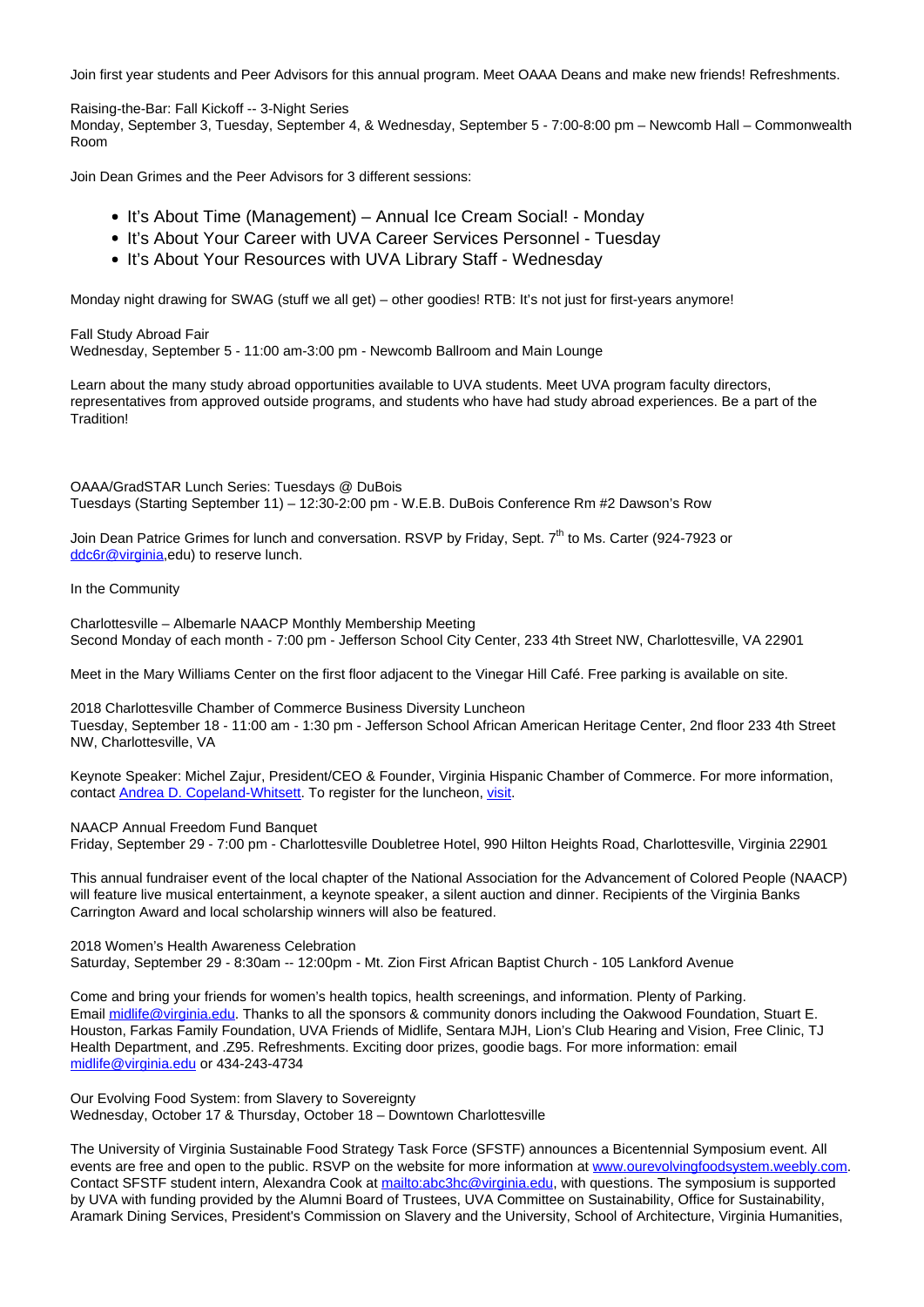and School of Nursing.

Inauguration of the University's Ninth President James E. Ryan Friday, October 19 - 3:00 pm - The Lawn

The University of Virginia and its Board of Visitors will formally inaugurate the University's ninth president James E. Ryan. See UVA Today for more details.

# **Opportunites with Deadlines**

Fulbright US Student Award

Internal Deadline: Wednesday, September 12 Please email Lisa M. Grimes (Img4a@virginia.edu) for information and instructions.

The Jefferson Trust - 2018-19 Grant Applications Proposal Submission Deadline: Monday, October 1 by 11:59 pm

The Jefferson Trust has launched a new web-based proposal system. Create an account and submit a proposal! Your information will be saved in the system, but is not visible to the reviewers until you submit the final version. Please contact jeffersontrust@virginia.edu if you have any problems with your account mailto:jeffersontrust@virginia.edu

Churchill Scholarship Application Deadline: Thursday, November 1 by 5:00 pm (Eastern Time)

This scholarship funds a year of research at Cambridge University (England), where a student can also earn a graduate degree. Fourth year students (or those within 12 months of graduation) are eligible to apply. For details visit the website.

#### **This Week in Black History**



Did you know? **Bessie Stringfield** (February 1911 or 1912 – February 16, 1993), was the first African-American woman to ride a motorcycle across the United States alone, and was one of the few civilian motorcycle dispatch riders for the US Army during World War II. At the age of 16, Stringfield taught herself to ride her first motorcycle, a 1928 Indian Scout. In 1930, at the age of 19, she traveled across the United States - the 48 lower states, Europe, Brazil and Haiti - earning money by performing motorcycle stunts in carnival shows. Due to her race, she was often denied accommodations while traveling, and would sleep on her motorcycle at filling stations. Due to her sex, she was refused prizes in flat track races she entered. She qualified as a nurse and founded the Iron Horse Motorcycle Club. Stringfield died in 1993 at the age of 82 from a heart condition, riding until the time of her death. In 1990, the American Motorcycle Association paid tribute to her in their inaugural "Heroes of Harley-Davidson" exhibition, and in 2000, the AMA created the "Bessie Stringfield Memorial Award" to recognize outstanding achievement by a female motorcyclist. Stringfield was inducted into the Motorcycle Hall of Fame in 2002.In 2018 the New York Times published her belated obituary.